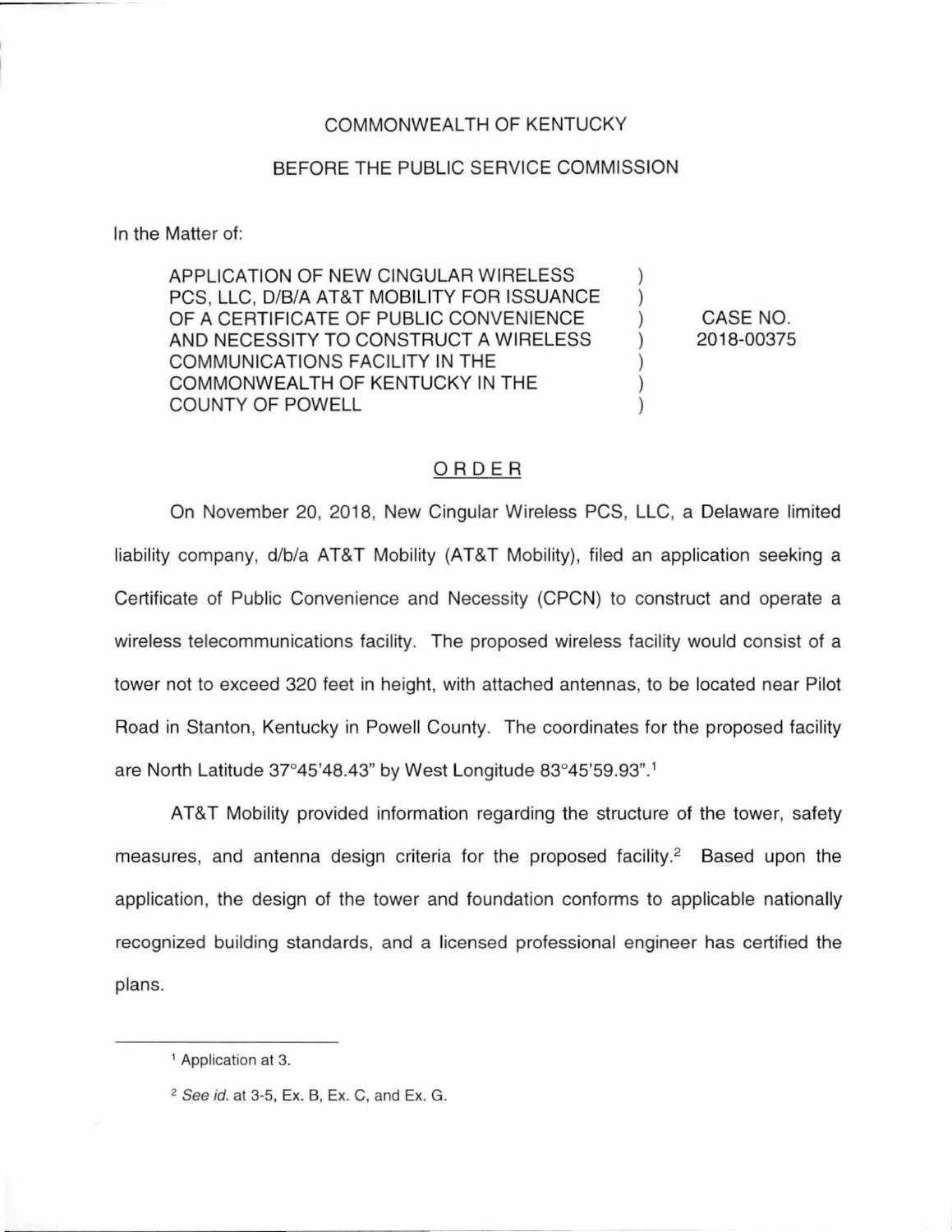AT&T Mobility filed applications with the Federal Aviation Administration and the Kentucky Airport Zoning Commission seeking approval for the construction and operation of the proposed wireless facility at the proposed location, and both applications were approved by the respective agencies prior to the filing of this application.3 AT&T Mobility filed statements indicating it provided the required notifications regarding the proposed construction pursuant to 807 KAR 5:063.<sup>4</sup>

AT&T Mobility indicated that its radio frequency engineers conducted radio frequency studies and tests and selected the location and elevation for the proposed wireless facility in a manner designed to efficiently handle voice and data traffic in the service area.<sup>5</sup> AT&T Mobility provided a map of the area within which it contends the tower must be located pursuant to the radio frequency requirements as determined by its engineers and indicated that the tower would be constructed in that area.<sup>6</sup> AT&T Mobility indicated that there was no opportunity for co-location on a nearby tower.<sup>7</sup> AT&T Mobility stated that the proposed wireless facilities would serve as a necessary link in its wireless communications network that is designed to serve increasing demand and indicated that was necessary to provide quality service and capacity to the area.<sup>8</sup>

- $5$  *ld.* at 7.
- 6 Id. at 7, Ex. N.
- $7$  Id. at 4.
- <sup>8</sup>Id. at 2-3, 7.

<sup>&</sup>lt;sup>3</sup> Id. at 4, Ex. E, Ex. F.

 $4$  Id. at 6, Ex. J, Ex. K, and Ex. L.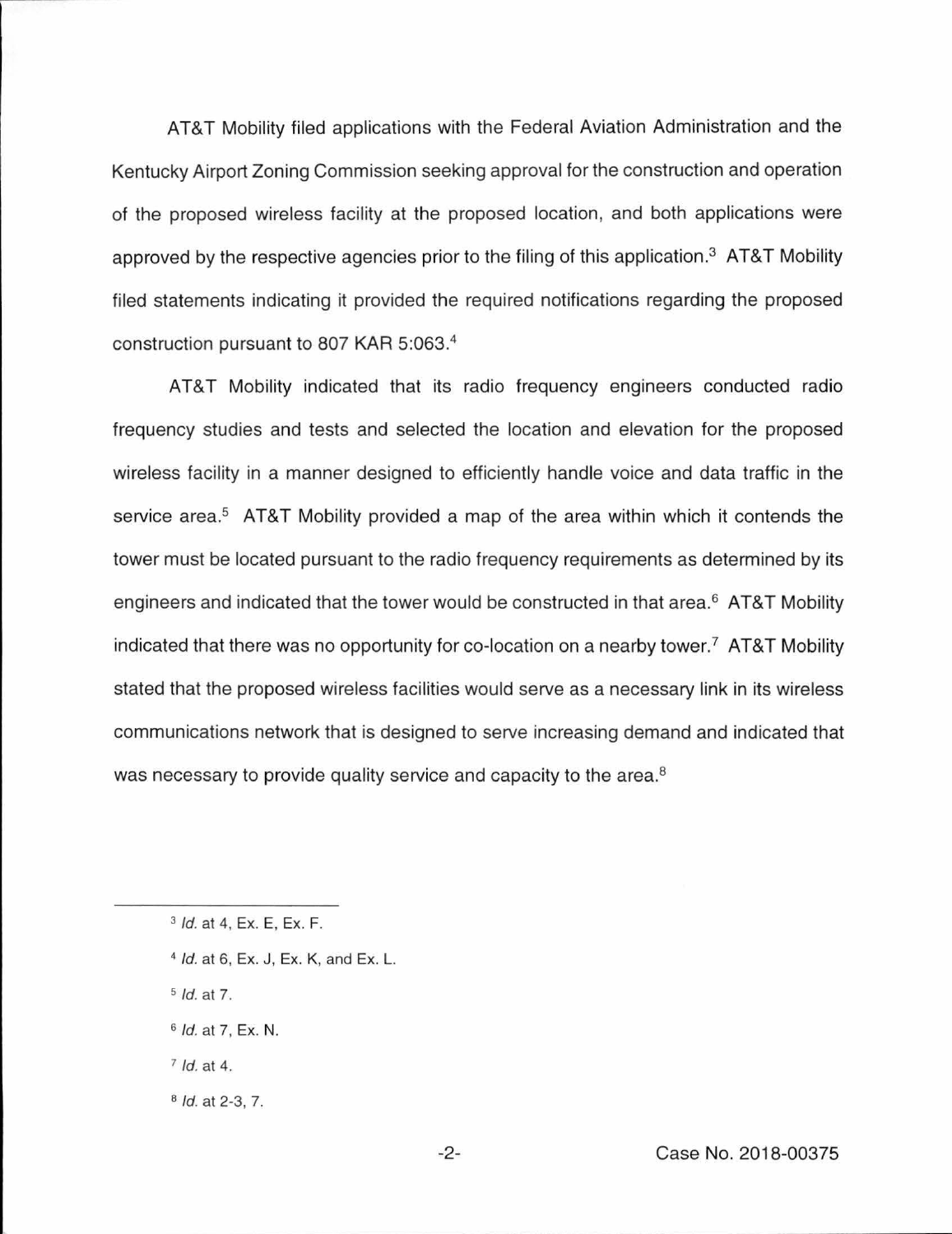Having considered the evidence of record and being otherwise sufficiently advised, the Commission finds that AT&T Mobility has demonstrated that a facility is necessary to provide adequate utility service and, therefore, the CPCN to construct the proposed facility should be granted. However, pursuant to KRS 278.280, the Commission is required to determine proper practices to be observed when it finds, upon complaint or on its own motion, that the facilities of any utility subject to its jurisdiction are unreasonable, unsafe, improper, or insufficient. To assist the Commission in its efforts to comply with this mandate, AT&T Mobility should notify the Commission within a reasonable time if the antenna tower is not used to provide service in the manner set out in the application and this Order. Upon receipt of such notice, the Commission may, on its own motion, institute proceedings to consider the proper practices, including removal of the unused antenna tower, which should be observed by AT&T Mobility.

IT IS THEREFORE ORDERED that:

1. AT&T Mobility is granted a CPCN to construct the proposed wireless telecommunications facility. The proposed facility consists of a tower not to exceed 320 feet in height, with attached antennas, to be located near Pilot Road in Stanton, Kentucky. The coordinates for the proposed facility are North Latitude 37°45'48.43" by West Longitude 83°45'59.93". <sup>9</sup>

2. AT&T Mobility shall immediately notify the Commission in writing if, after the antenna tower is built and utility service is commenced, the tower is not used for a period of three months in the manner authorized by this Order.

<sup>&</sup>lt;sup>9</sup> Application at 3.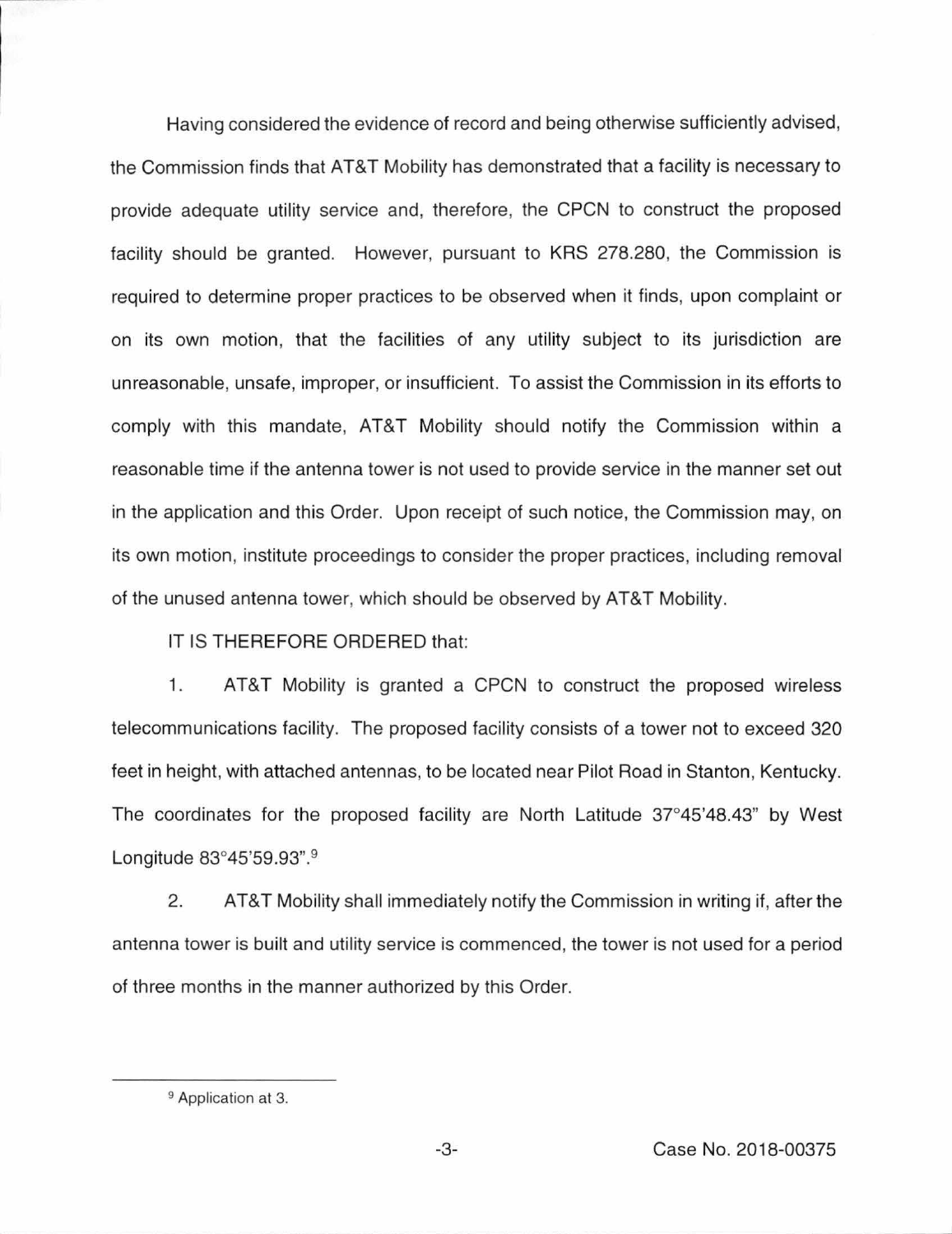3. Documents filed, if any, in the future pursuant to ordering paragraph 2 herein shall reference this case number and shall be retained in the post-case correspondence file.

4. This case is hereby closed and will be removed from the Commission's docket.

## [REMAINDER OF PAGE INTENTIONALLY LEFT BLANK]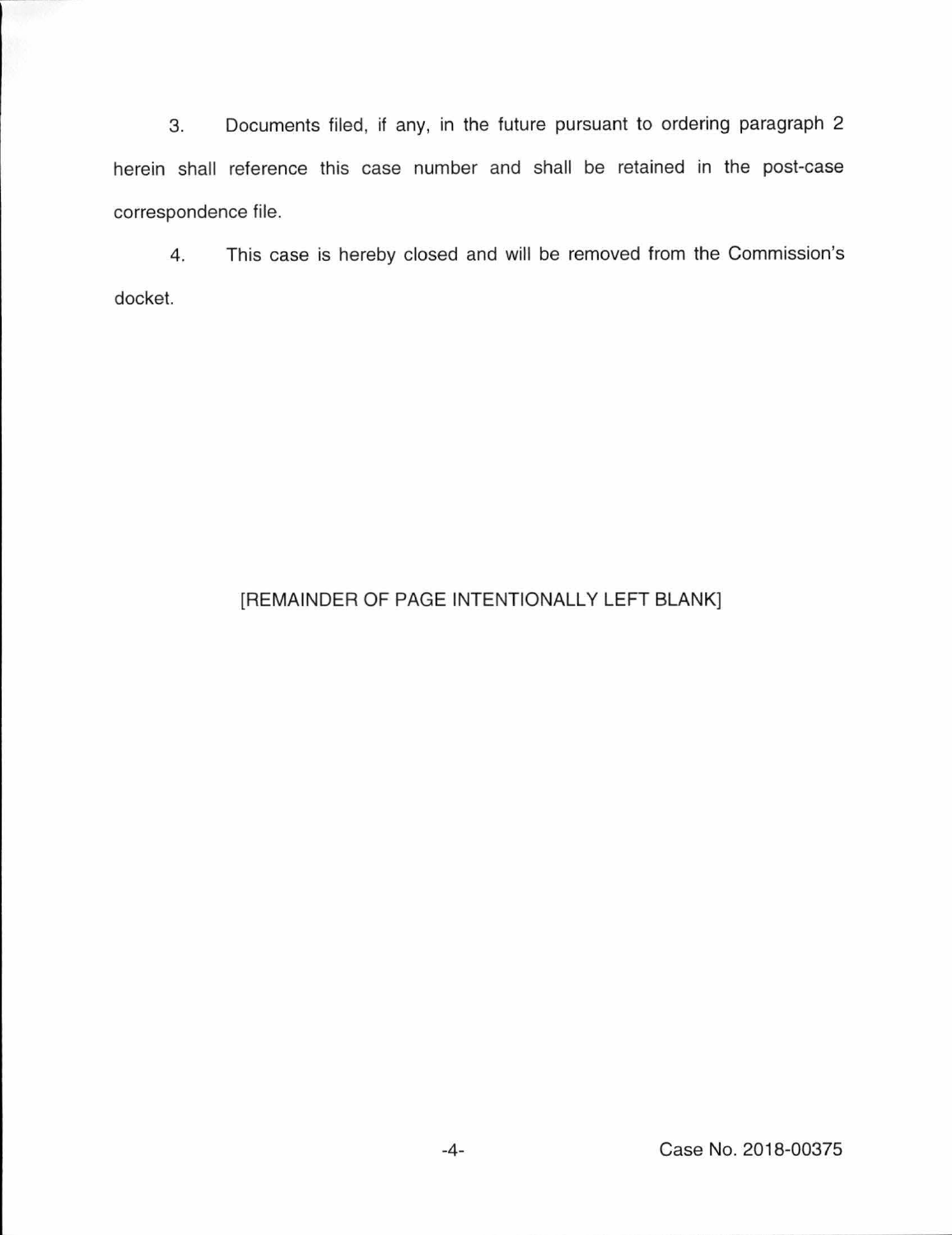By the Commission



ATTEST:

wer R. Purso

Executive Director

Case No. 2018-00375